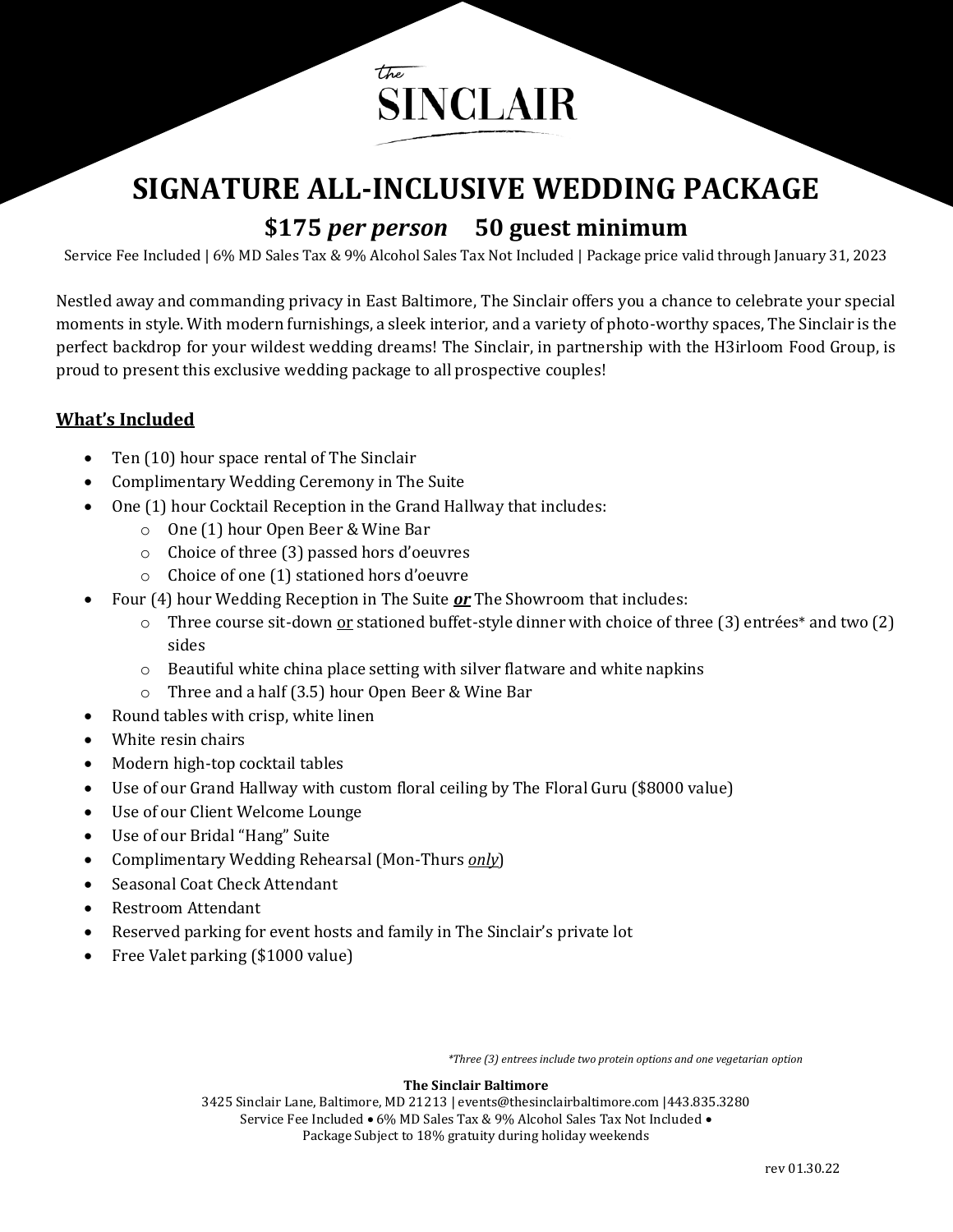# **SIGNATURE ALL-INCLUSIVE WEDDING PACKAGE MENU OPTIONS**

**EXCLUSIVE CATERING PROVIDED BY H3IRLOOM FOOD GROUP**

# **COCKTAIL HOUR MENU**

# **PASSED HORS D'OEUVRES**

*Please choose three (3) from the options below:*

- o Deviled Egg Assortment *Topped with crispy chicken skin, deviled crab, & candied pork belly*
- o Cornbread Crostini with Braised BBQ Beef
- o Fried Shrimp Cocktail
- o Chicken Skin Nachos *Topped with Pimento cheese and jalapenos*
- o Confit Tomato Bruschetta (V) *Heirloom tomatoes, organic basil*

# **STATIONED HORS D'OEUVRES**

## *Please choose one (1) from the options below:*

- o Fresh Market Display (V) *Locally sourced fruits, vegetables, and Chef selected domestic and international cheese*
- o Gumbo Shooter *Southern-spiced gumbo in petite glasses topped with fried okra*
- o Black Eyed Pea Hummus  *Served with fry bread chips*
- o Sweet Potato & Goat Cheese Canape
- o Shrimp & Grit Fritters *Battered shrimp and grits with comeback sauce*
- o Jollof Arancini (V, GF) *Preserved tomato emulsion*
- o Samosas (V) *Vegan protein, potato, garam masala*
- o Farmer's Rolls *Fried wonton wrap filled with seasonal vegetables*
- o Bison Boudin Meatballs *Gunpowder Bison with a creole red sauce*
- o Jerk Chicken Lollipops (GF) *Frenched Jerk spiced chicken*
- o Southern Sushi (GF) *Blackened chicken, dirty rice, collards*

#### **The Sinclair Baltimore**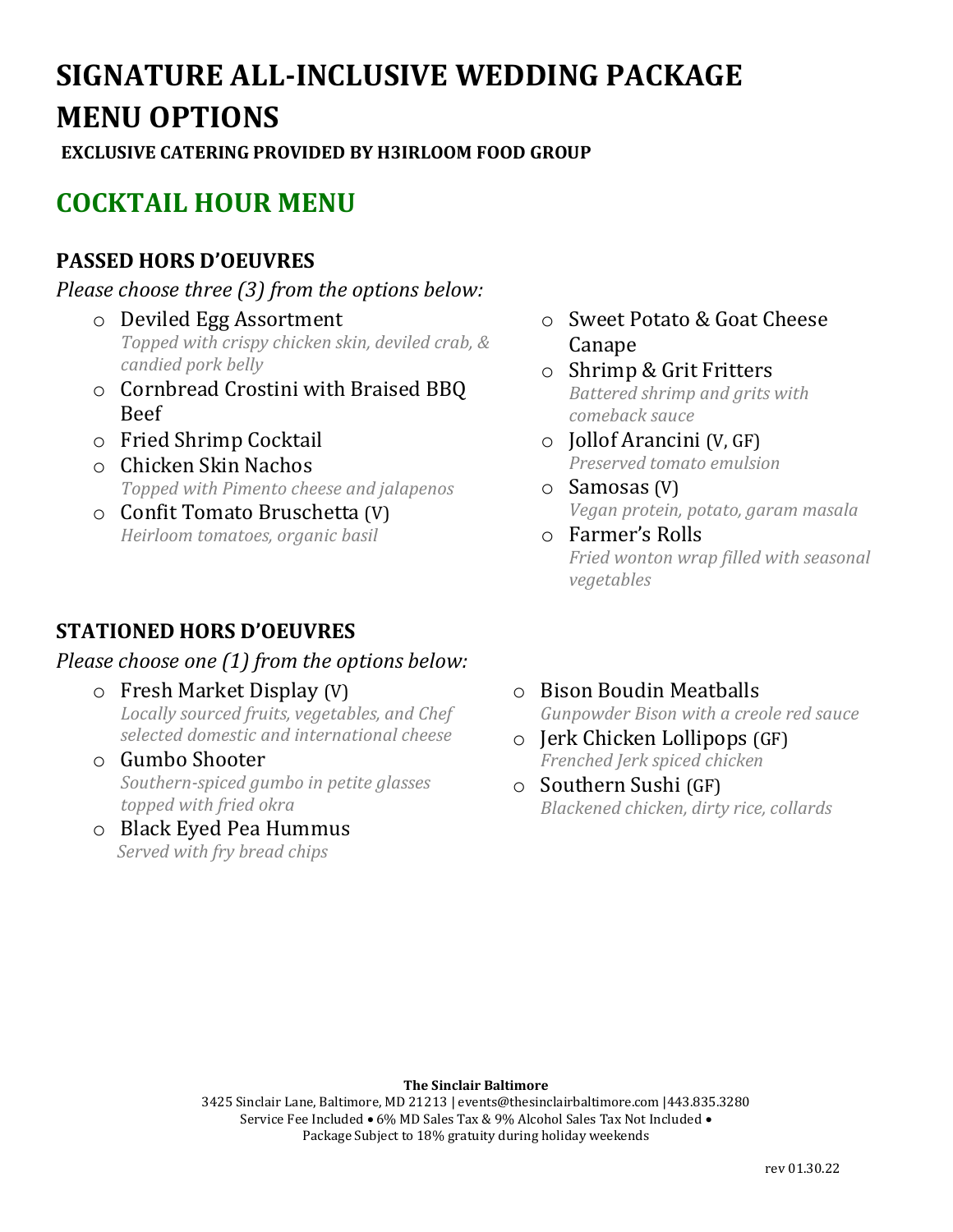# **RECEPTION MENU**

## **FIRST COURSE**

### *Please choose one (1) from the options below:*

- o Panzanella Caesar Salad (V) *Locally sourced kale, cornbread croutons, and shredded parmesan with our house Caesar dressing*
- o Seasonal Soup du Jour *Inquire for seasonal availability*
- o Smoked Sweet Potato Bisque (V)
- o H3irloom Mixed Green Salad (V, GF) *Lush mixed greens with seasonal garden vegetables with our house vinaigrette*
- o Salt Roasted Beet Salad (V, GF) *Field greens, roasted beets, and goat cheese with our housemade honey apple cider vinaigrette*
- o Purple Salmon Sashimi (GF) *House cured purple salmon with yuzu foam*

## **SECOND COURSE**

## *Please choose two (2) protein options below and one (1) vegetarian option:*

- o Chicken Yassa (GF) *Airline chicken breast with caramelized onion and mustard gravy*
- o Berbere Barbecued Chicken (GF) *Braised, African spiced chicken served with peppers and onions*
- o Herb Roasted Hen (GF) *Butter- basted half hen roasted with rosemary, thyme, and garlic*
- o Blackened Salmon *Wild caught salmon encrusted with a blend of our house made spices and served with a creole cream sauce*

### o Thai Curry Salmon (GF)

*Pan seared, wild caught salmon with a sweet Thai Curry glaze*

o Bacon Wrapped Pork Tenderloin (GF) *Seared pork tenderloin wrapped in bacon and roasted with a rosemary-infused maple syrup glaze*

#### *\*Upgrade to a Dual Entrée – add \$8 per person*

o Blackened Blue Catfish *Wild caught blue catfish blackened with a* 

*blend of our house made spices*

- o Thai Curry Blue Catfish (GF) *Pan seared wild caught blue catfish with a sweet Thai Curry glaze*
- o Marinated Beef Tenderloin (GF) *Burgundy marinated tenderloin with demi glaze*
- o Braised Beef Short Rib (GF) *Beef short ribs braised in a red wine reduction*
- o Fried Cauliflower Steak (V, GF) *Battered cauliflower seasoned with our house made spices*
- o Smoked Mushroom Cassoulet (V, GF) *Locally sourced smoked mushrooms, quinoa, and farro blend*

#### **The Sinclair Baltimore**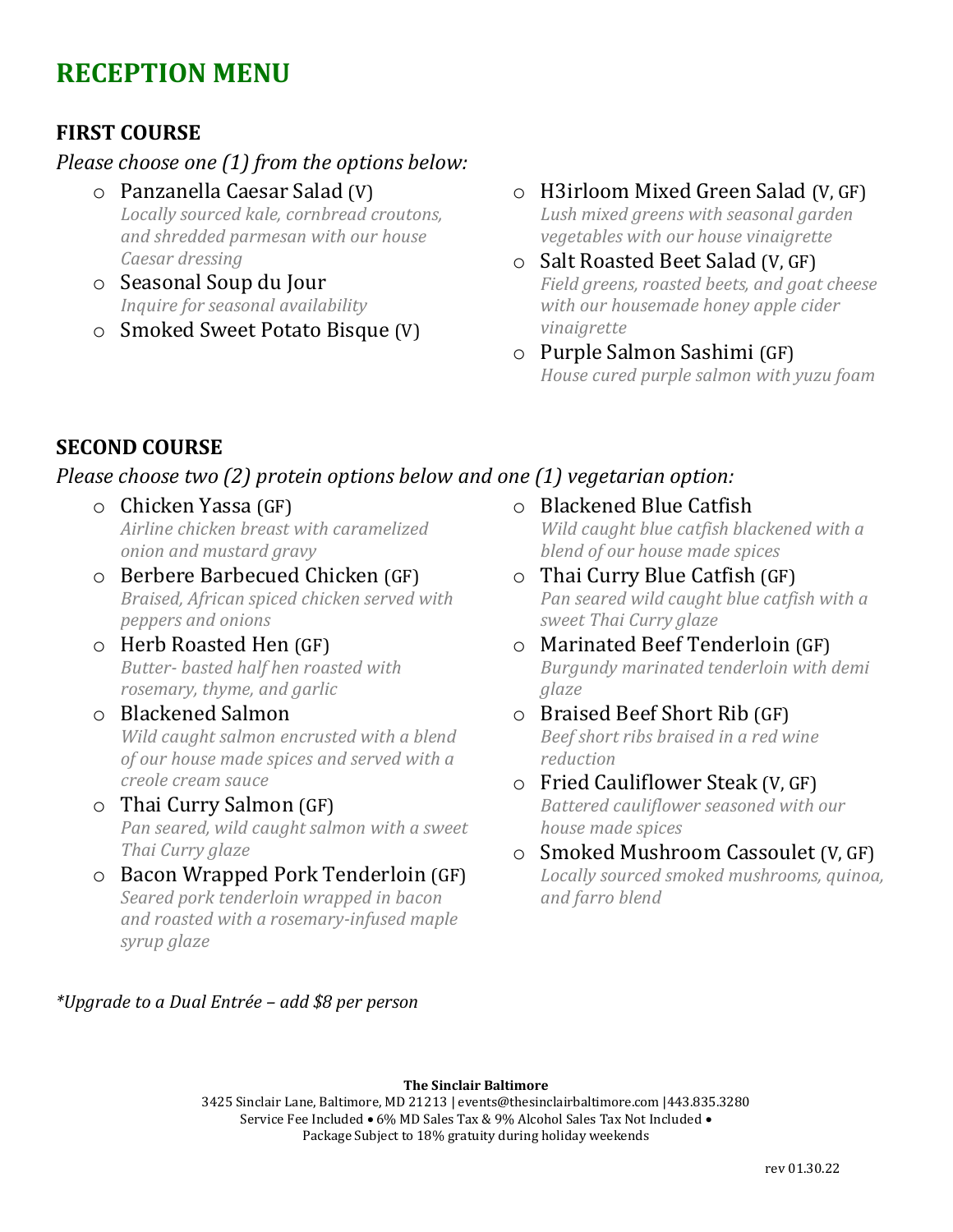# **RECEPTION MENU**

## **SECOND COURSE - SIDES**

*Please choose two (2) from the options below:*

- o Roasted Seasonal Vegetables (GF)
- o Mashed Root Vegetables (GF)
- o Roasted Peruvian Potatoes (GF)
- o Mashed Potatoes (GF)
- o Jollof Rice (GF)
- o Confetti Vegetable Rice (GF)
- o Haricot Verts (GF)
- o Glazed Rainbow Carrots (GF)
- o Sautéed Mixed Greens (GF)
- o Roasted Broccoli Rabe (GF)
- o Roasted Cauliflower (GF)
- o Brown Butter Asparagus (GF)
- o Squash & Zucchini Medley (GF)
- o Roasted Brussel Sprouts (GF)
- o Smoked Mushroom Cassoulet (GF)
- o Seasonal Succotash (GF)

## **THIRD COURSE**

*Please choose one (1) from the options below:*

- o Seasonal Bread Pudding (V)
- o Rice Pudding Parfait *Baked Carolina Gold Rice with Cinnamon & Spices, Dried Fruit*
- o Petite Brown Butter Cake (V) *House made specialty brown butter cake*

# **OPEN BEER & WINE BAR**

Our open beer and wine bar features house choice red and white wine offerings, as well as a selection of local and domestic beers. Bar package upgrades available upon request.

#### **The Sinclair Baltimore**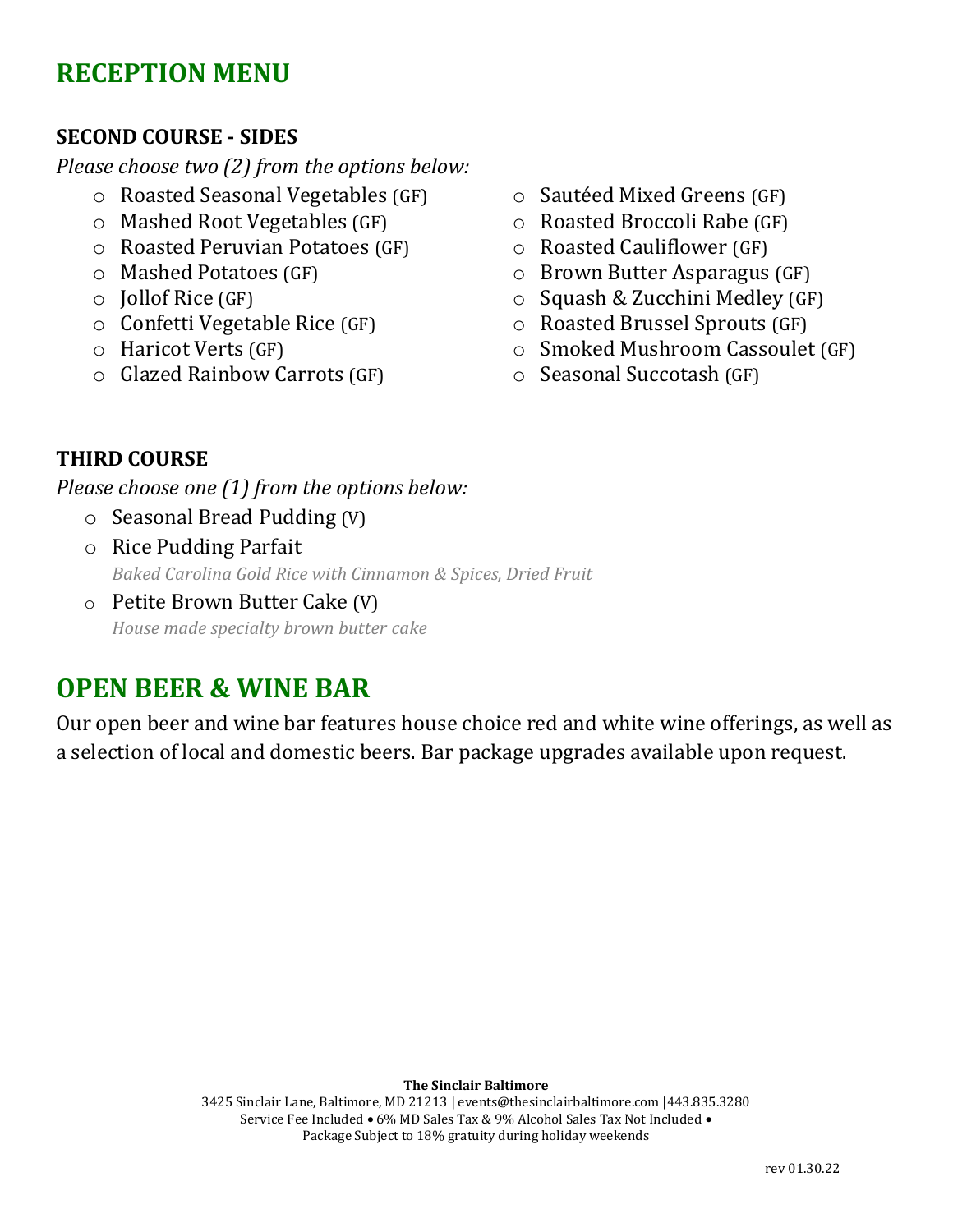# **Signature All- Inclusive Package Terms & Conditions**

*Valid through January 31, 2023*

**Rental Time:** The Signature All-Inclusive Package includes a total base rental time of ten (10) hours in the specified room. The ten (10) hours include a 30-minute ceremony, a one (1) hour cocktail hour, and a four (4) hour reception with all alcoholic beverages ending 30-minutes prior to the end of the event. The remaining hours can be used flexibly on the same day of the wedding for set-up and preparation, as needed. The renter is responsible for ensuring that The Sinclair and its surrounding property are vacated one (1) hour after the event end time which must be provided to The Sinclair by the renter. In the case that the event exceeds the designated time frame, a \$250 fee will be incurred for each hour or fraction thereof. All events must be held between the hours of 9:00am and 11:59pm or as otherwise agreed upon by management.

**Rental Deposit:** The Sinclair offers a convenient deposit and payment plan for booking the all-inclusive Signature Wedding package:

| Non-refundable Deposit Due at Signing   | \$2500 Payable by ACH transfer, check, money order, or cash ONLY |
|-----------------------------------------|------------------------------------------------------------------|
| First Payment Due 180 days before event | 25% of remaining balance                                         |
| Second Payment Due 90 days before event | $50\%$ of remaining balance                                      |
| Final Payment Due 30 days before event  | Remaining Balance in Full                                        |

Deposits are non-refundable and dates are non-transferable. The non-refundable deposit guarantees your package offering with The Sinclair and H3irloom Food Group, as well as secure your date with non-compete from other interested parties. Any payments made after the initial deposit are refundable up to thirty (30) days before the event. In the case of event cancellation within 30 days or less, all payments become non-refundable and non-transferable. By making a deposit, you agree to the terms and conditions set forth herein this contract.

The balance of the package fee is due thirty (30) days prior to the event. If there are additional charges and/or fees associated with your package, those charges and fees will be added to the total contract fee and will be included as part of your final payment. Additional charges and/or fees may or may not include menu customizations, upgrades, equipment rental, décor, etc.

**Food & Beverage:** All food and beverage catering for all events at The Sinclair must be provided by H3irloom Food Group. Outside food and beverage are prohibited apart from wedding cake vendors. Wedding cake vendors must be licensed and insured. Wedding vendor information must be submitted to H3irloom Food Group no later than thirty (30) days prior to the event.

**Menu:** Final menu choices must be made no less than 180 days before the event. If menu choices have not been made, H3irloom Food Group reserves the right to make selections and/or modify the menu offered at your event based on availability. Custom menu options are available for an additional fee and starts at an additional \$10 per person. Final guest count and meal choices (where applicable) are due to H3irloom Food Group no less than twenty-one (21) days before the event. Seating chart is due to H3irloom Food Group no less than seven (7) days before the event.

#### **The Sinclair Baltimore**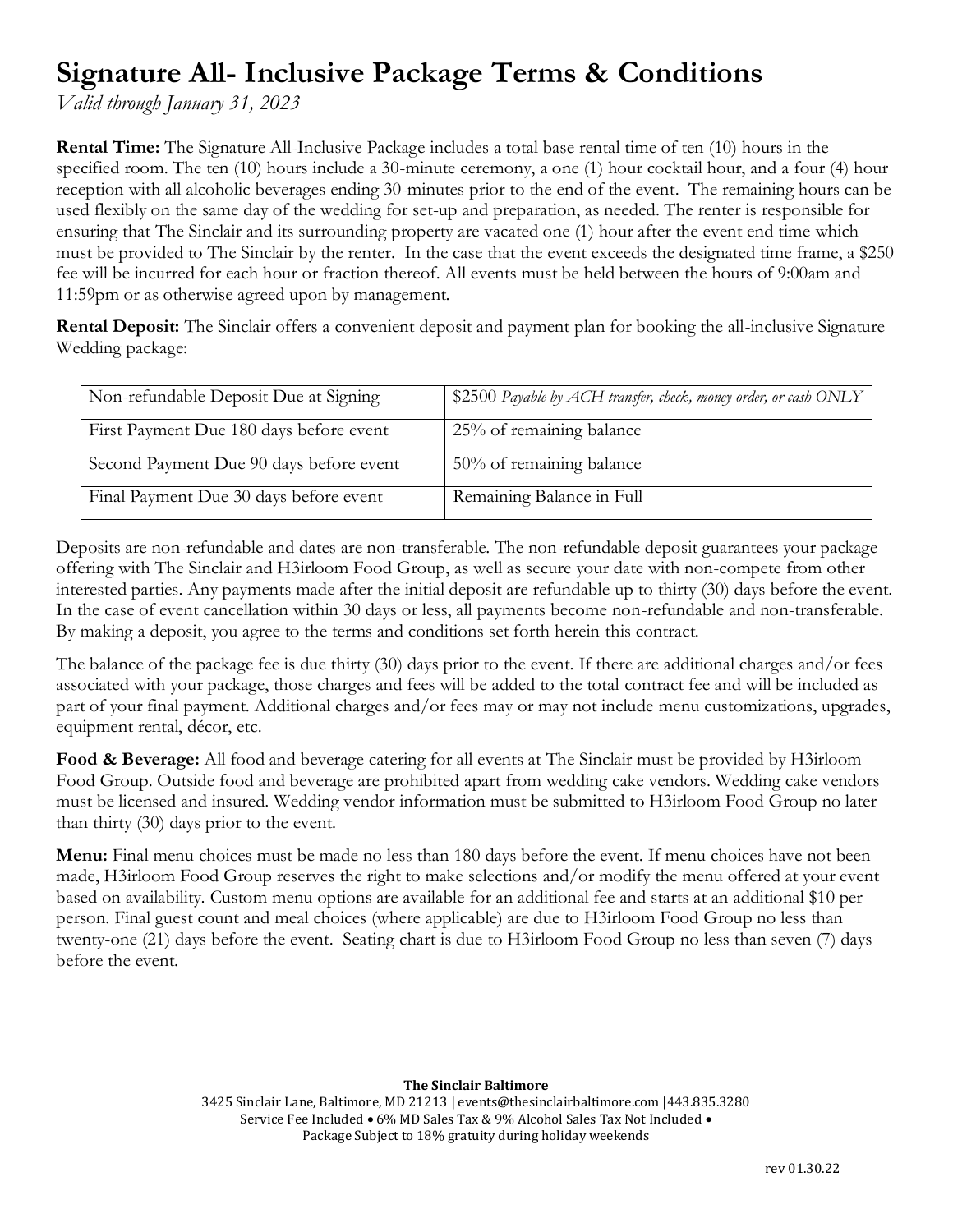**Tastings:** Tastings are included and are limited to no more than four (4) person(s) with every booking and is comprised of tasting the menu items chosen from the package offerings. Tastings must be scheduled no later than three (3) months prior to the event. Additional tastings after the initial tasting or before booking the Signature Package are available for a \$200 fee for up to four (4) persons.

**Vendor & Child Meals:** Vendor meals are available by request at a cost of \$40 per person. The number of vendor meals and selections must be provided to H3irloom Food Group no later than twenty-one (21) days prior to the event. Child meals are also available by request at 50% off the price of adult meals.

**Storage:** Storage prior to an event for various items being used for and during the event is available for \$75 per day or fraction thereof and must be arranged with management at least one (1) week prior to the event.

**Wedding Rehearsals:** A complimentary wedding rehearsal is granted prior to the date of the wedding. Rehearsals are limited to one (1) hour and must be held on a Monday, Tuesday, Wednesday, or Thursday. Time and date for rehearsals are to be arranged no less than thirty (30) days prior to the wedding event. Rehearsals not scheduled prior to 30 days may not be able to be accommodated. Additional time for rehearsals can be arranged by request for \$250 per hour. Additional time is subject to availability.

**Deliveries/Pick-Ups:** All deliveries and pick-ups must be scheduled during the contracted hours of the event or otherwise arranged with management. It is the responsibility of the renter to confirm the access hours for the event with any outside vendors and an authorized representative of The Sinclair. Deliveries and/or pick-ups extending past the designated end time of the event are the responsibility of the renter and are subject to a \$250 fee for each hour or fraction thereof.

**Furniture/Decor:** All Sinclair furniture and decor are strategically placed to add to the atmosphere for all guests and may not be moved or used in any other way than its original intention. Up to 20 round tables and up to 250 white resin chairs are provided to the renter free of charge.

**Animals/Pets**: Animals/pets are prohibited inside The Sinclair with the exception of service animals with appropriate documentation.

**Prohibited Items:** The following items are prohibited in The Sinclair and its surrounding property: outside food and beverages, adhesive stickers, duct tape on walls, loose glitter and/or glitter decor, confetti less than 2" in size (including rice, live flower petals, etc.), live flame (i.e. candles), missile or projectile-like objects, fireworks, weapons of any kind including but not limited to guns, knives, mace, chains, spikes, tasers, etc.,

**Health and Safety:** The Sinclair is committed to allowing you and your guests to celebrate your event while keeping all guests, staff, and employees safe. Since the onset of the COVID-19 pandemic, The Sinclair has established and implemented the latest health and safety protocols in accordance with guidelines established by the Centers for Disease Control (CDC). All staff and employees of The Sinclair and H3irloom Food Group must wear masks during all events. The Sinclair is equipped with a temperature scanning kiosk and is available by request for the host to use by request. The Sinclair will update its COVID health and safety policy on an on-going basis according to local and federal guidelines.

**Lost and Found:** Immediately following each event, The Sinclair is cleaned and any items left in the building are recovered and given to management. Please contact The Sinclair to arrange for the search and verification in the case of lost items.

#### **The Sinclair Baltimore**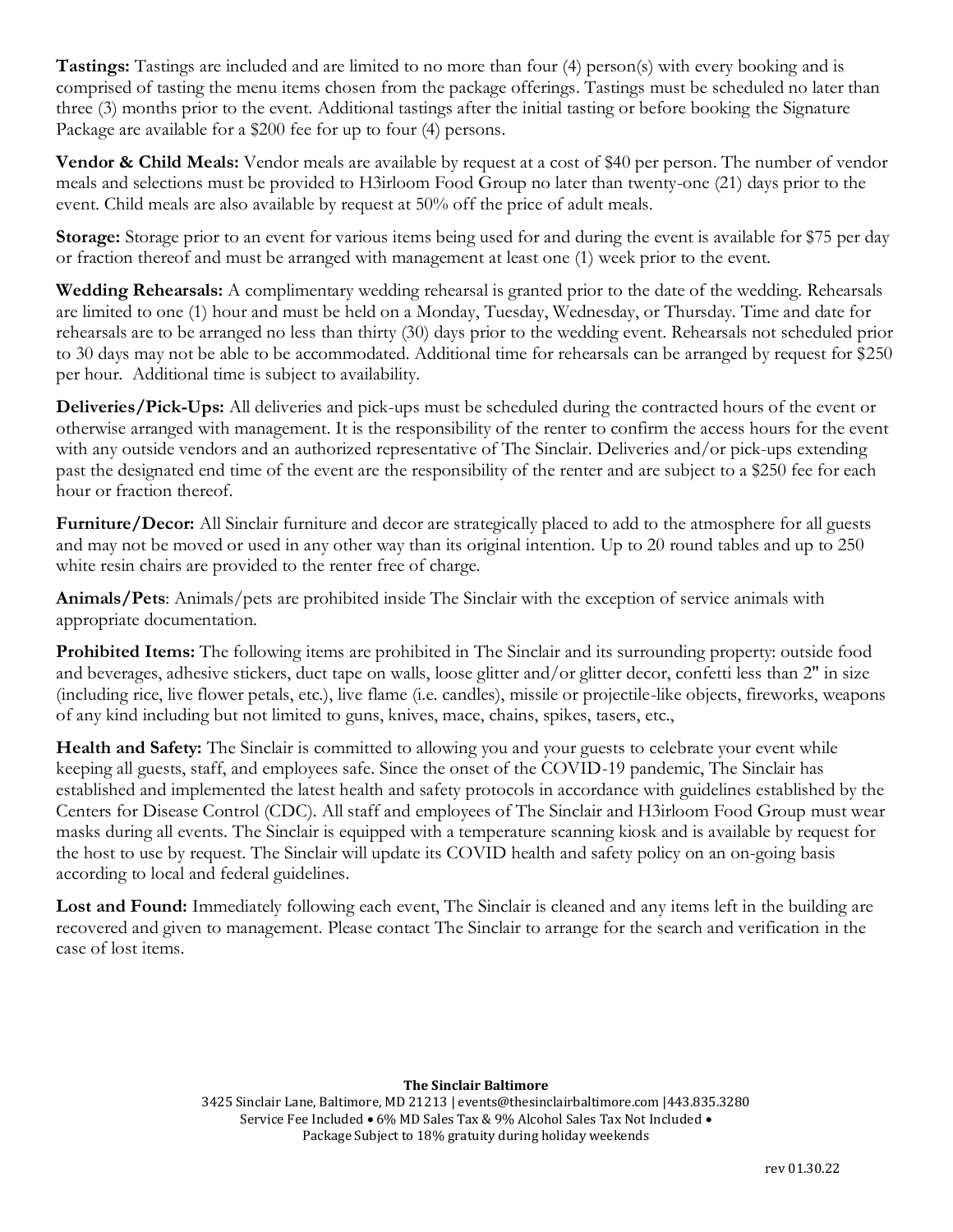**Insurance:** Special Event Liability insurance is required of all renters and is due no later than ten (10) days prior to the event. The insurance must, at the renter's sole expense, provide and maintain general liability insurance, including but not limited to bodily injury and property damage liability, insuring The Sinclair, H3irloom Food Group, and its staff and employees against all bodily injury, property damage, personal injury and other loss arising out of renter's use and occupancy of the facility and premises, or any other occupant on the premises, including appurtenances to the premises and sidewalks. The insurance required hereunder shall have a single limit liability of not less than \$1 million, and general aggregate liability of not less than \$2 million.

**Risk of Loss:** The renter shall assume all risk of loss by fire, theft, accident or casualty of any kind, of its property, or that of its performers, suppliers, contractors, vendors, employees, guest invitees, and/or patrons in or about the facility premises, and indemnify and hold harmless The Sinclair and H3irloom Food Group from any claim or suit arising from such loss.

**Indemnification:** The renter hereby agrees to save, secure and hold harmless The Sinclair and H3irloom Food Group, its executives, officers, and employees against claims of action, liability, judgments, costs and expenses, including attorney fees. The renter agrees to indemnify and hold The Sinclair and/or H3irloom Food Group harmless from any and all claims, actions and causes of actions relating to and in any way connected to the renter's negligence in his/her use of The Sinclair and/or H3irloom Food Group, and under terms of agreement. The renter certifies that he/she accepts the responsibility on behalf of their guests for any damage or theft sustained by the facility because of occupancy of said premises. The renter is liable for injuries to other guests, staff or property damaged due to misconduct by his/her guests. The renter takes full responsibility for informing all vendors and guests associated with the event of these terms and conditions herein. All property brought onto the premises, by the renter or anyone acting for or in connections with the renter, shall be at risk of the renter and The Sinclair and/or H3irloom Food Group or any of its staff or employee(s) is not liable for any loss or damage. The Sinclair and/or H3irloom Food Group reserves the right to hold the renter liable for the cost of rectifying any damages that have been caused by the deliberate, negligent or reckless acts of the renter and his or her guests to The Sinclair and/or H3irloom Food Group property or structure. If such damage is discovered during the event, it will be drawn to the renter's attention. If discovered after the end of the event, The Sinclair and/or H3irloom Food Group reserves the right to charge the credit card on file or send an invoice for the cost of payment to the registered address. The Sinclair and/or H3irloom Food Group will make every effort to rectify liabilities prior to making repairs.

Laws and Ordinances: The renter shall comply with all applicable federal, state and local laws, rules and regulation by way of example and not limitation. Renter shall comply, at its own expense, with all statutes and ordinances related to public assembly facilities, public events and performances, and to the Renter's use of the facility and premises, including but not limited to those imposing taxes and license fees. Renter warrants that it has secured all necessary intellectual property rights and/or licenses and agrees to indemnify and hold the Sinclair and/or H3irloom Food Group harmless from any and all claims, losses or expenses incurred with regard thereto.

**Force Majeure and Other Events:** The Sinclair and/or H3irloom Food Group shall not be liable for any failure or delay in the performance of its duties and/or obligations to the extent that the failure or delay is caused by one or more force majeure or other events beyond The Sinclair's and/or H3irloom Food Group's reasonable control, including, but not limited to, any acts of God, fire, war, government (United States, state or local) action or restriction, act of terrorism, insurrection, riot, civil commotion, vandalism, epidemic, pandemic, natural disaster, severe flood, hurricane, explosion, earthquake, wildfire, or other major upheavals, or other such events that are not the fault of The Sinclair and/or H3irloom Food Group, or strikes or labor disputes. If such an event occurs, the obligations under this agreement shall continue, and The Sinclair's and /or H3irloom Food Group's duties and obligations will be suspended immediately until in The Sinclair's and/or H3irloom Food Group's sole discretion, determines that it may safely and effectively reopen or resume performing its duties and obligations.

#### **The Sinclair Baltimore**